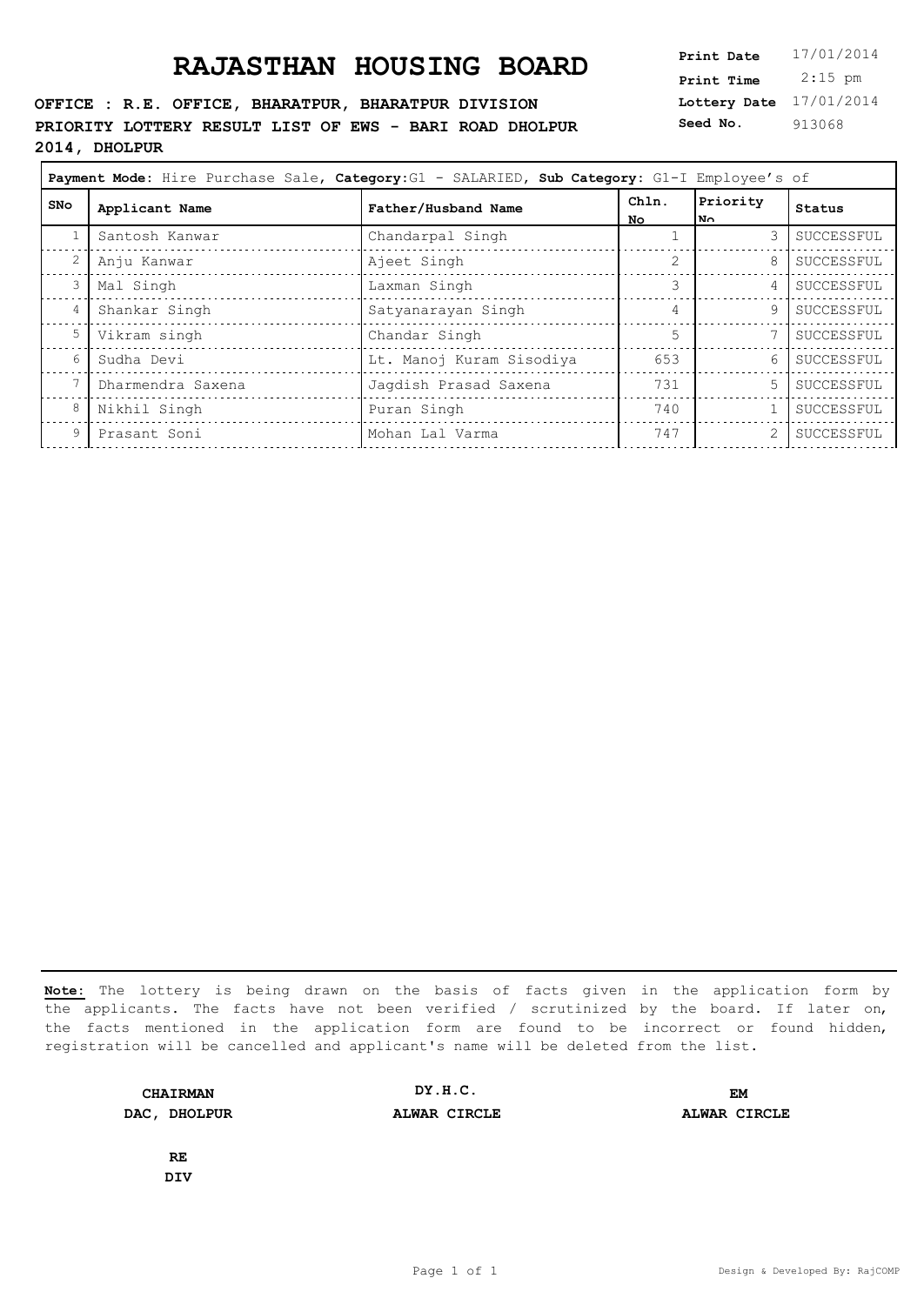#### **OFFICE : R.E. OFFICE, BHARATPUR, BHARATPUR DIVISION PRIORITY LOTTERY RESULT LIST OF EWS - BARI ROAD DHOLPUR 2014, DHOLPUR**

**Lottery Date** 17/01/2014 **Print Time** 2:15 pm **Seed No.** 913068

 $\overline{\phantom{0}}$ 

| SNo                        | Applicant Name       | Father/Husband Name    | Chln.<br>No. | Priority<br>$N_{\odot}$ | Status          |
|----------------------------|----------------------|------------------------|--------------|-------------------------|-----------------|
| 1                          | Nelofar              | Lt. Nizamuddin         | $\mathbf{1}$ | 18                      | SUCCESSFUL      |
| 2                          | Reena Goyal          | Dinesh Chand Goyal     | 64           | 25                      | SUCCESSFUL<br>. |
| 3                          | Neelam               | Murari Lal             | 89           | 49                      | SUCCESSFUL      |
| 4                          | Balo                 | Ramavtar               | 99           | 11                      | SUCCESSFUL      |
| 5                          | Ajay Kumar Goyal     | Ramesh Chand Goyal     | 122          | 38                      | SUCCESSFUL      |
| 6                          | Bablu Kumar Goyal    | Anil Kumar Goyal       | 123          | 16                      | SUCCESSFUL      |
| 7                          | Vijay Kumar Goyal    | Ramesh Chand Goyal     | 124          | 31                      | SUCCESSFUL      |
| 8                          | Ramnivas Bansal      | Vishnu Bansal          | 125          | 9                       | SUCCESSFUL      |
| 9                          | Majeed Khan          | Nasru Khan             | 129          | 14                      | SUCCESSFUL      |
| 10                         | Yunish Khan          | Saleem Khan            | .<br>130     | 20                      | SUCCESSFUL      |
| 11                         | Prabhakar Sharma     | Ganga Ram Sharma       | 137          | 27                      | SUCCESSFUL      |
| $\sim$ $\sim$ $\sim$<br>12 | Mamta                | Ramveer Singh          | 139          | 41                      | SUCCESSFUL      |
| $\sim$ $\sim$ $\sim$<br>13 | Shanti               | Kamla kant Sharma      | 140          | 35                      | SUCCESSFUL      |
| $\sim$ $\sim$ $\sim$<br>14 | Shiv Kumar Goyal     | Raghuveer Prasad       | 401          | 40                      | SUCCESSFUL      |
| $\sim$ $\sim$ $\sim$<br>15 | Pramod Kumar Goyal   | Raghuveer Prasad Goyal | 402          | 15                      | SUCCESSFUL      |
| $\sim$ $\sim$ $\sim$<br>16 | Sanjay Sharma        | Suraj Babu Sharma      | 414          | 2                       | SUCCESSFUL      |
| 17                         | Seema                | Rajkumar Garg          | 426          | 37                      | SUCCESSFUL      |
| والمحامر<br>18             | Devi Prasad Gaur     | Baij Nath Prasad       | 466          | 48                      | SUCCESSFUL      |
| 19                         | Suresh Kumar         | Ram charan Tyagi       | 468          | 32                      | SUCCESSFUL      |
| والمراب<br>20              | Kuldeep Singh Parmar | Gayan Singh Parmar     | 526          | 13                      | SUCCESSFUL      |
| 21                         | Samrath Singh        | Lalluram Gurjar        | 528          | 42                      | SUCCESSFUL      |
| 22<br>$\sim 10^{-1}$       | Pankaj Kumar Sharma  | Ramgopal Sharma        | 550          | 29                      | SUCCESSFUL      |
| 23<br>$\sim$ $\sim$ $\sim$ | Kishori Devi         | Satish                 | 556          | 56                      | SUCCESSFUL      |
| 24<br>$\sim$ $\sim$ $\sim$ | Ramendar Singh       | Shiv Ram               | 561          | 50                      | SUCCESSFUL      |
| 25                         | Devesh Sharma        | Ummedi Lal Sharma      | 579          | 30                      | SUCCESSFUL      |
| 26<br>$\sim$ $\sim$ $\sim$ | Phol Singh           | Lt. Buddhi Ram         | 609          | 12                      | SUCCESSFUL      |
| 27<br>$\sim$ $\sim$ $\sim$ | Sujata Mudgal        | Arun Mudgal            | 616          | 43                      | SUCCESSFUL      |
| 28                         | Urmila Devi Gaud     | Suresh Chand Gaud      | 618          | 21                      | SUCCESSFUL      |
| 29                         | Priyank Singh        | Virendra Pratap Singh  | 619          | 60                      | SUCCESSFUL      |
| 30                         | Ramakant Sharma      | Asharam Sharma         | 621          | 58                      | SUCCESSFUL      |

**Note:** The lottery is being drawn on the basis of facts given in the application form by the applicants. The facts have not been verified / scrutinized by the board. If later on, the facts mentioned in the application form are found to be incorrect or found hidden, registration will be cancelled and applicant's name will be deleted from the list.

**CHAIRMAN DAC, DHOLPUR ALWAR CIRCLE ALWAR CIRCLE DY.H.C. EM**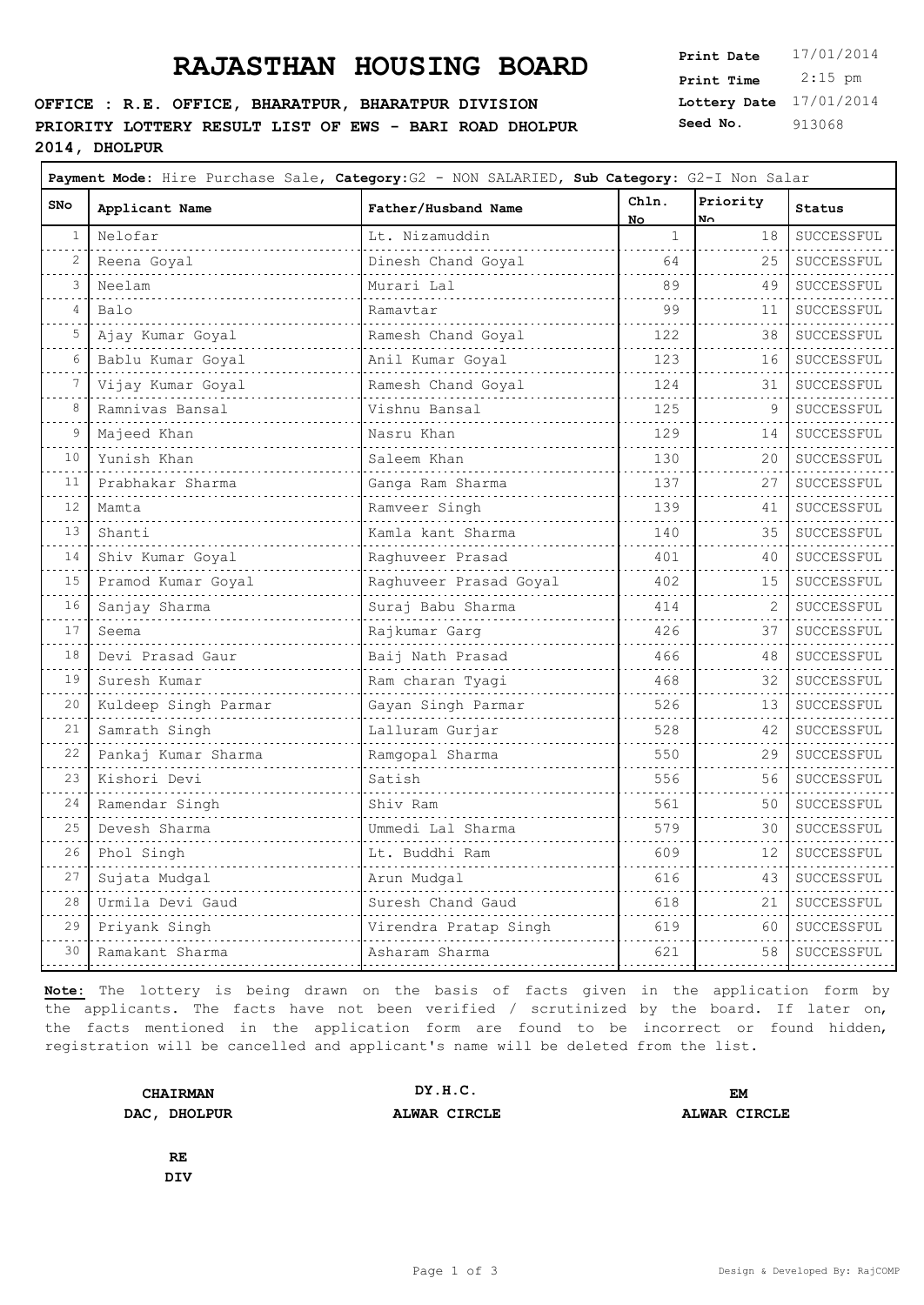#### **OFFICE : R.E. OFFICE, BHARATPUR, BHARATPUR DIVISION PRIORITY LOTTERY RESULT LIST OF EWS - BARI ROAD DHOLPUR 2014, DHOLPUR**

**Lottery Date** 17/01/2014 **Print Time** 2:15 pm **Seed No.** 913068

 $\overline{\phantom{0}}$ 

| SNo                        | Applicant Name              | Father/Husband Name       | Chln.<br>No. | Priority<br>N٨ | Status     |
|----------------------------|-----------------------------|---------------------------|--------------|----------------|------------|
| 31                         | Durga Lal Choudhari         | Birda Ramji               | 638          | 52             | SUCCESSFUL |
| 32                         | Yachika Choudhari           | Durgalal Choudhari        | 639          | 3              | SUCCESSFUL |
| 33                         | Minakchi Choudhari          | Laxmi Prakesh Choudhari   | 640          | 28             | SUCCESSFUL |
| 34                         | Paras Choudhari             | Laxmi Prakesh Choudhari   | 641          | 59             | SUCCESSFUL |
| 35                         | Jyoti Choudhari             | Laxmi Prakesh Choudhari   | 642          | 17             | SUCCESSFUL |
| 36                         | Ambika Devi                 | Komal Kumar Sharma        | 656          | 57             | SUCCESSFUL |
| 37                         | Amod Mittal                 | Rajkumar Mittal           | 669          | 26             | SUCCESSFUL |
| 38                         | Rajesh Parashar             | Vidha Prakesh Parashar    | 670          | 34             | SUCCESSFUL |
| 39                         | Sushil Kumar                | Rajveer Singh             | 685          | 22             | SUCCESSFUL |
| $\sim 10^{-1}$<br>40       | Rajveer Singh               | Jangjeet                  | 686          | 6              | SUCCESSFUL |
| 41                         | Dinesh Kumar Sharma         | Munshi Lal Sharma         | 688          | 36             | SUCCESSFUL |
| 42                         | Bharat Lal Garq             | Lt. Shripati Lal Garg     | 692          | 5              | SUCCESSFUL |
| 43                         | Rajnikant Sharma            | Ram Narayan Sharma        | 694          | 7              | SUCCESSFUL |
| 44                         | Govind Prasad Mangal        | Babulal Mangal            | 712          | 47             | SUCCESSFUL |
| 45                         | Gopal Singh                 | Birju Singh               | 713          | 8              | SUCCESSFUL |
| 46                         | Murari Lal Sharma           | Babulal Sharma            | 716          | 55             | SUCCESSFUL |
| 47                         | Manish Kumar Sharma         | Murari Lal Sharma         | 717          | 39             | SUCCESSFUL |
| 48                         | Raja Beti                   | Lal Singh Bhadoriya       | 718          | 54             | SUCCESSFUL |
| 49                         | Jahir Khan                  | Habib Khan                | 719          | 46             | SUCCESSFUL |
| والمحامر<br>50             | Nadeem Khan                 | Wahid Khan                | 720          | 45             | SUCCESSFUL |
| 51                         | Rajendra Singh Urf Gajendra | Ramswaroop                | 722          | 44             | SUCCESSFUL |
|                            | Singh                       |                           |              |                |            |
| 52                         | Mukesh Singh                | Shivnarayan Singh         | 728          | $\mathbf{1}$   | SUCCESSFUL |
| 53                         | Aruna Tiwari                | Lt. Ravindra Kumar Tiwari | 734          | 61             | SUCCESSFUL |
| 54                         | Rajeev Sharma               | Har Prakash Sharma        | 735<br>.     | 4              | SUCCESSFUL |
| 55                         | Ajay Sharma                 | Amarnath sharma           | 736          | 19             | SUCCESSFUL |
| 56                         | Vijay Kumar Sharma          | Jagdish Prasad Sharma     | 737          | 51             | SUCCESSFUL |
| 57<br>$\sim$ $\sim$ $\sim$ | Kapil Jha                   | Shivcharan Lal Jha        | 751          | 23             | SUCCESSFUL |
| 58                         | Gore Lal Verma              | Bahadur Singh             | 759          | 33             | SUCCESSFUL |
| 59                         | Madan Mohan                 | Ishwari Prasad            | 763          | 24             | SUCCESSFUL |

**Note:** The lottery is being drawn on the basis of facts given in the application form by the applicants. The facts have not been verified / scrutinized by the board. If later on, the facts mentioned in the application form are found to be incorrect or found hidden, registration will be cancelled and applicant's name will be deleted from the list.

**CHAIRMAN DAC, DHOLPUR ALWAR CIRCLE ALWAR CIRCLE DY.H.C. EM**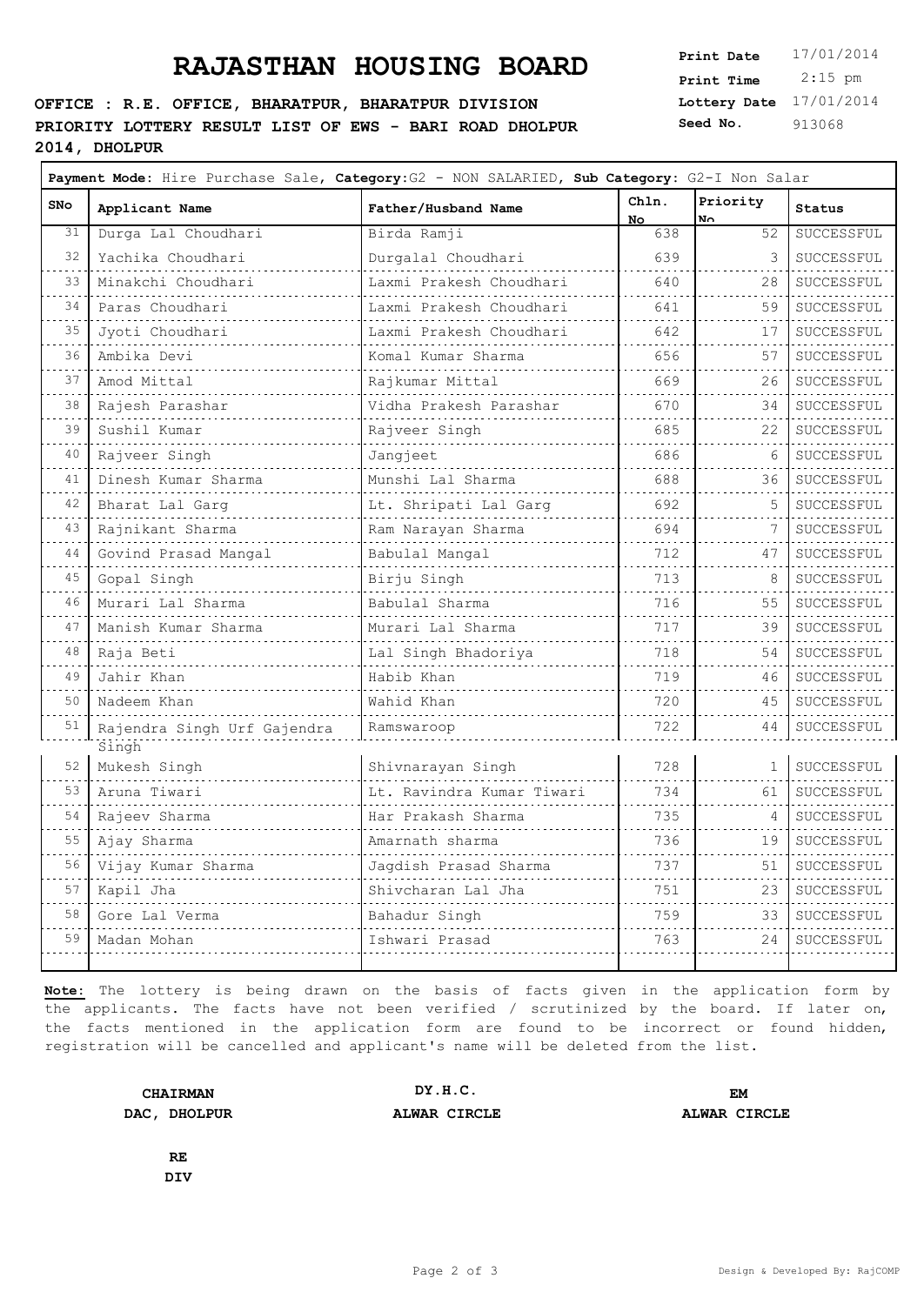**OFFICE : R.E. OFFICE, BHARATPUR, BHARATPUR DIVISION PRIORITY LOTTERY RESULT LIST OF EWS - BARI ROAD DHOLPUR 2014, DHOLPUR**

**Lottery Date** 17/01/2014 **Print Time** 2:15 pm **Seed No.** 913068

| Payment Mode: Hire Purchase Sale, Category: G2 - NON SALARIED, Sub Category: G2-I Non Salar |                     |                     |           |          |               |
|---------------------------------------------------------------------------------------------|---------------------|---------------------|-----------|----------|---------------|
| l SNo                                                                                       | Applicant Name      | Father/Husband Name | Chln.     | Priority | Status        |
| 60                                                                                          | Jeetendra Koshik    | Ramswaroop Koshik   | No<br>764 | l۷n      | 10 SUCCESSFUL |
| 61                                                                                          | Yogesh Kumar Sharma | Dansahaye Sharma    | 766       |          | 53 SUCCESSFUL |

**Note:** The lottery is being drawn on the basis of facts given in the application form by the applicants. The facts have not been verified / scrutinized by the board. If later on, the facts mentioned in the application form are found to be incorrect or found hidden, registration will be cancelled and applicant's name will be deleted from the list.

**CHAIRMAN DAC, DHOLPUR ALWAR CIRCLE ALWAR CIRCLE DY.H.C. EM**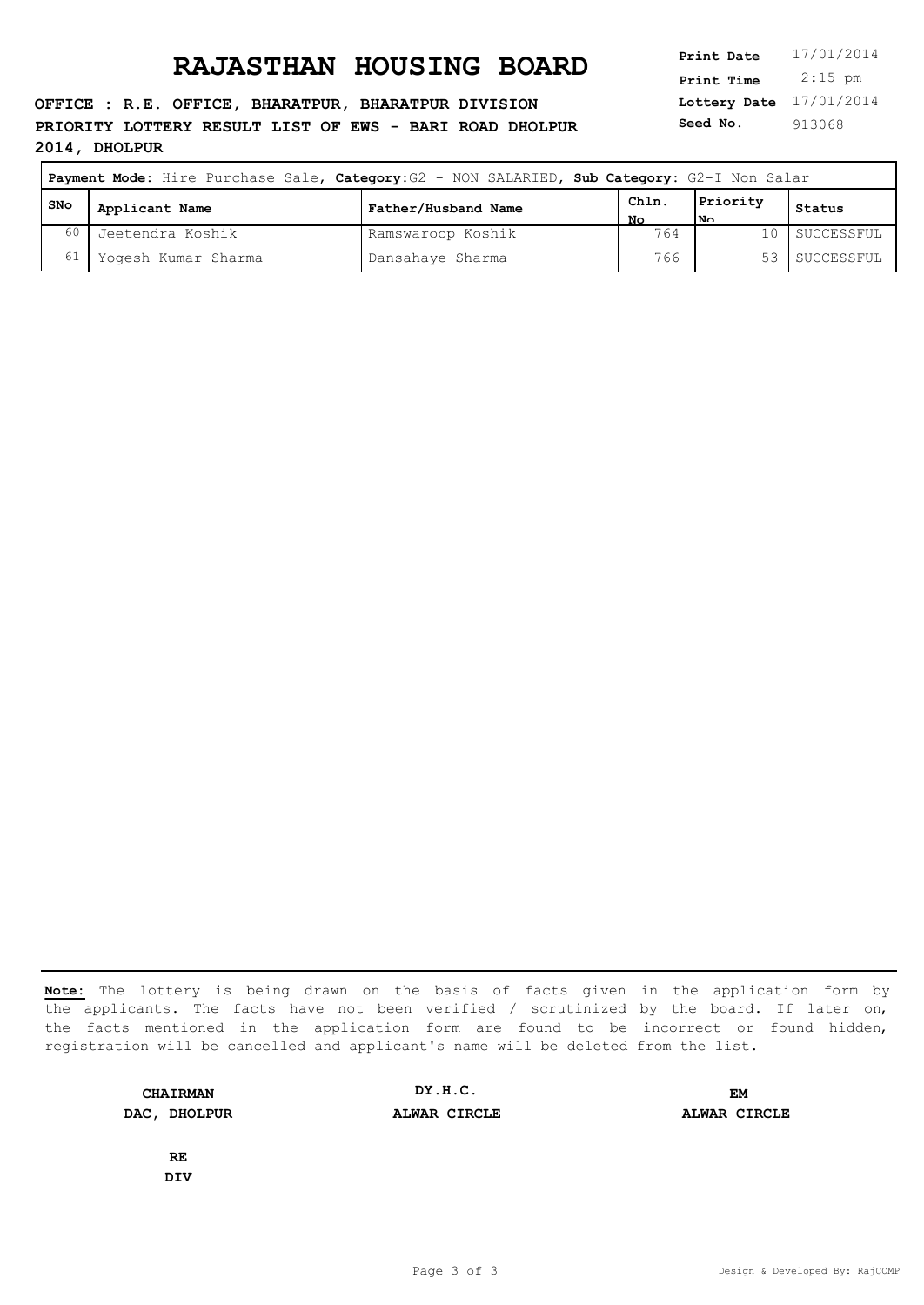**OFFICE : R.E. OFFICE, BHARATPUR, BHARATPUR DIVISION PRIORITY LOTTERY RESULT LIST OF EWS - BARI ROAD DHOLPUR 2014, DHOLPUR**

| Print Date        | 17/01/2014 |
|-------------------|------------|
| <b>Print Time</b> | $2:15$ pm  |
| Lottery Date      | 17/01/2014 |
| Seed No.          | 913068     |

| Payment Mode: Hire Purchase Sale, Category: G4 - SCHEDULED CASTE, Sub Category: G4 |                   |                      |              |                        |            |
|------------------------------------------------------------------------------------|-------------------|----------------------|--------------|------------------------|------------|
| SNO                                                                                | Applicant Name    | Father/Husband Name  | Chln.<br>No. | Priority<br>$N_{\cap}$ | Status     |
|                                                                                    | Manju Rani Ajar   | Rakesh Kumar         | 113          | 2                      | SUCCESSFUL |
|                                                                                    | Indrapal Singh    | Ramesh Chand         | 133          | 8                      | SUCCESSFUL |
|                                                                                    | Suresh Chand      | Pyare lal            | 146          |                        | SUCCESSFUL |
| 4                                                                                  | Narendra Singh    | Ganga Prasad         | 149          | $5 -$                  | SUCCESSFUL |
|                                                                                    | Arvind Singh      | Ramesh Chandra       | 150          | 4                      | SUCCESSFUL |
| 6                                                                                  | Kapil Kumar Chari | Chaman Prakesh Chari | 470          | 6                      | SUCCESSFUL |
|                                                                                    | Ashok Prasad      | Bhaqwan das          | 632          |                        | SUCCESSFUL |
| 8                                                                                  | Hariom Sorana     | Hukam Singh          | 676          |                        | SUCCESSFUL |
|                                                                                    |                   |                      |              |                        |            |

**Note:** The lottery is being drawn on the basis of facts given in the application form by the applicants. The facts have not been verified / scrutinized by the board. If later on, the facts mentioned in the application form are found to be incorrect or found hidden, registration will be cancelled and applicant's name will be deleted from the list.

**CHAIRMAN DAC, DHOLPUR ALWAR CIRCLE ALWAR CIRCLE DY.H.C. EM**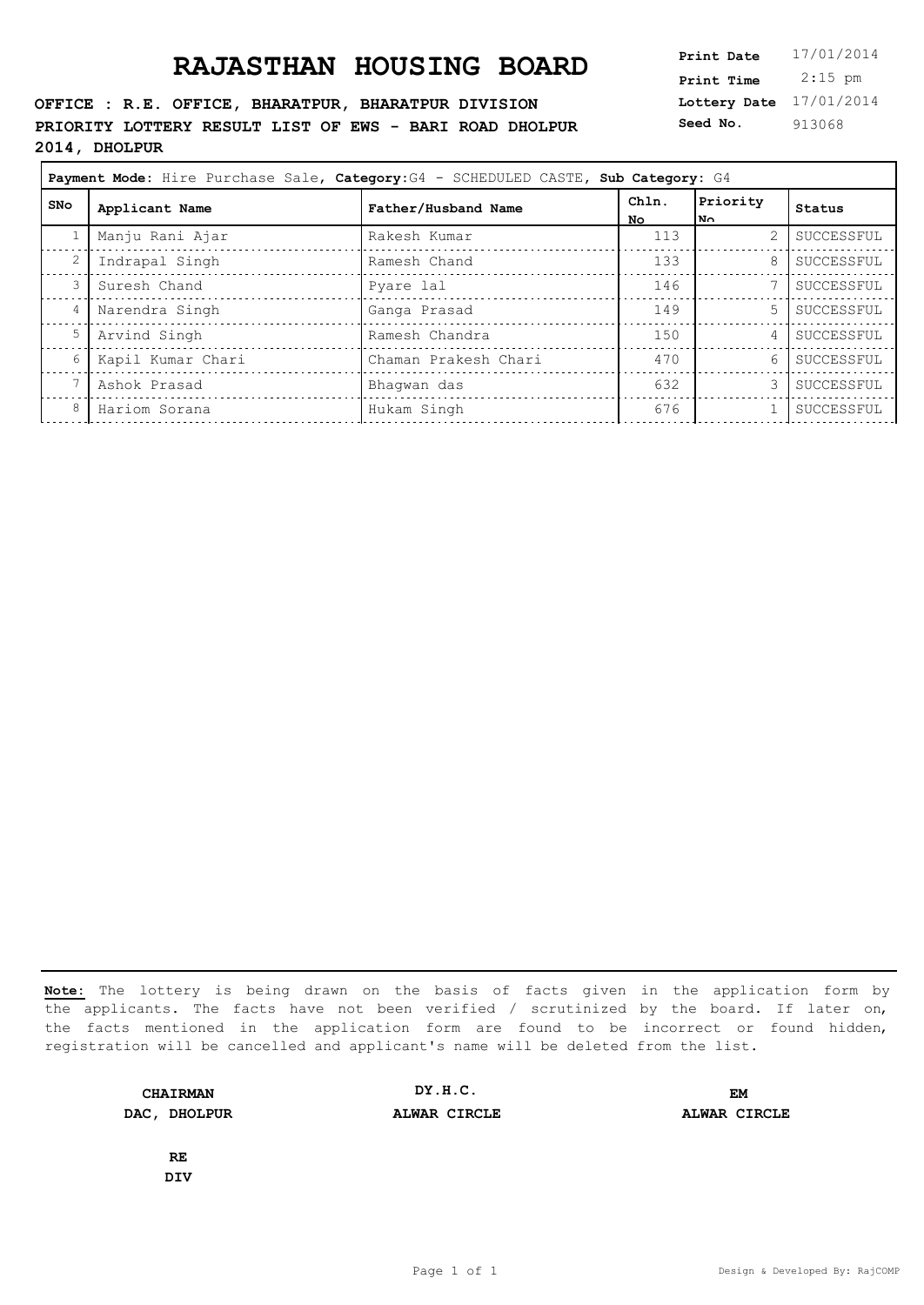#### **OFFICE : R.E. OFFICE, BHARATPUR, BHARATPUR DIVISION PRIORITY LOTTERY RESULT LIST OF EWS - BARI ROAD DHOLPUR 2014, DHOLPUR**

**Lottery Date** 17/01/2014 **Print Time** 2:15 pm **Seed No.** 913068

| Payment Mode: Hire Purchase Sale, Category: G5 - SCHEDULED TRIBES, Sub Category: G5 |                    |                     |              |                  |            |
|-------------------------------------------------------------------------------------|--------------------|---------------------|--------------|------------------|------------|
| <b>SNo</b>                                                                          | Applicant Name     | Father/Husband Name | Chln.<br>No. | Priority<br>l N∩ | Status     |
| 1                                                                                   | Gopal Ram Meena    | Magnal Ram          | 63           | 3                | SUCCESSFUL |
| 2                                                                                   | Ramnivas Meena     | Buddha Ram          | 147          | 9                | SUCCESSFUL |
| 3                                                                                   | Pinki Kumari Meena | Guman Singh Meena   | 453          |                  | SUCCESSFUL |
| 4                                                                                   | Ramesh Chand Meena | Ramswaroop Meena    | 472          | 13               | SUCCESSFUL |
| 5                                                                                   | Ramesh Chand Meena | Pyare Lal Meena     | 506          |                  | SUCCESSFUL |
| 6                                                                                   | Laxmi narayan      | Jawahar Lal         | 509          | 8                | SUCCESSFUL |
|                                                                                     | Banwari Lal Meena  | laxminarayan Meena  | 510          | 4                | SUCCESSFUL |
| 8                                                                                   | Naval Meena        | Ramji Lal meena     | 512          | 10               | SUCCESSFUL |
| 9                                                                                   | Bhabuti Ram Meena  | Tunda Ram Meena     | 630          | 6                | SUCCESSFUL |
| 10                                                                                  | Jaganbai Meena     | Kedar singh Meena   | 649          |                  | SUCCESSFUL |
| 11                                                                                  | Dinesh Kumar Meena | Munni ram Meean     | 714          | 12               | SUCCESSFUL |
| 12                                                                                  | Kalyan Meena       | Lt. Madan Meena     | 732          | 11               | SUCCESSFUL |
| 13                                                                                  | Sunil Kumar Meena  | Siparam Meean       | 746          | 5                | SUCCESSFUL |

**Note:** The lottery is being drawn on the basis of facts given in the application form by the applicants. The facts have not been verified / scrutinized by the board. If later on, the facts mentioned in the application form are found to be incorrect or found hidden, registration will be cancelled and applicant's name will be deleted from the list.

**CHAIRMAN DAC, DHOLPUR ALWAR CIRCLE ALWAR CIRCLE DY.H.C. EM**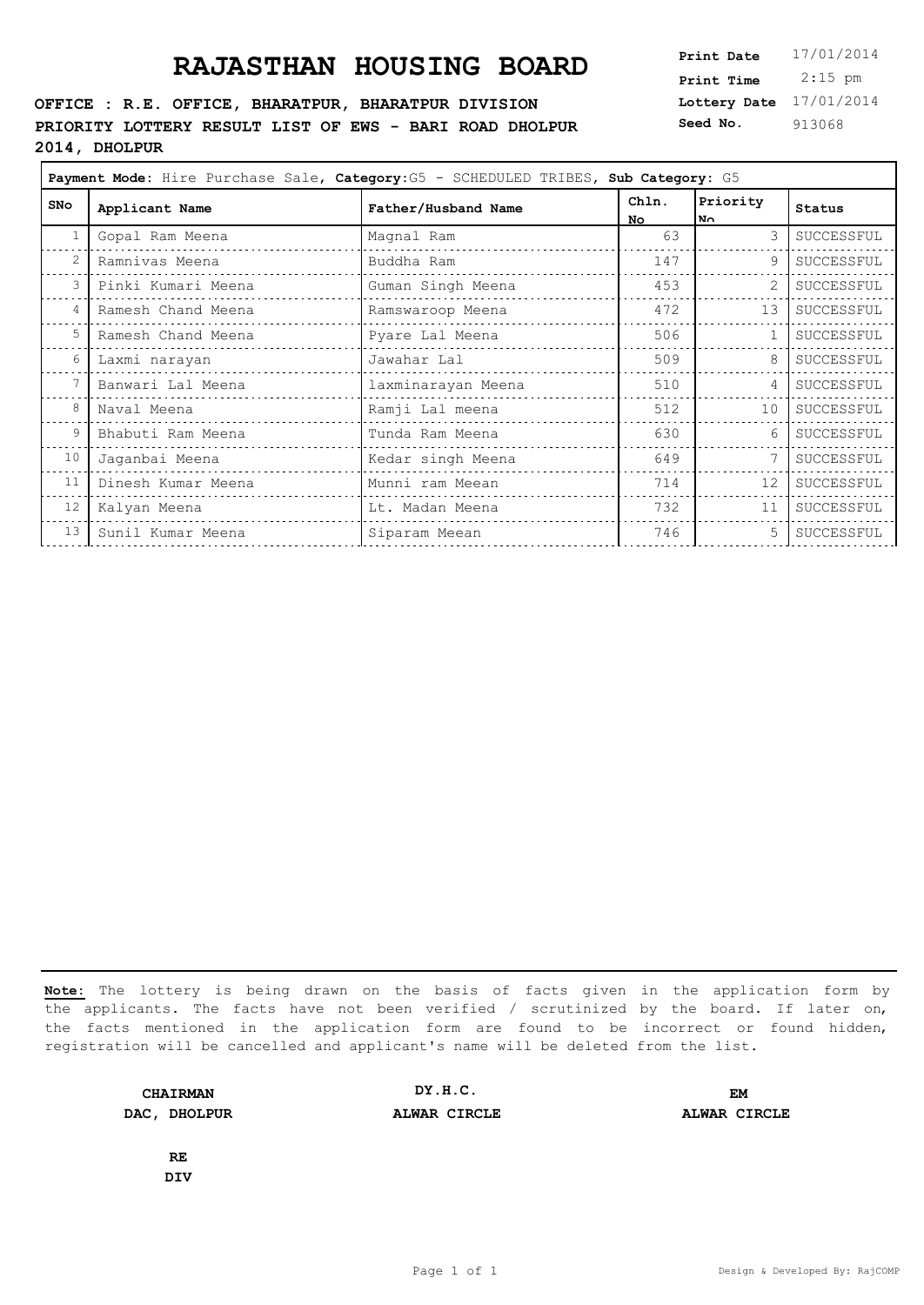**OFFICE : R.E. OFFICE, BHARATPUR, BHARATPUR DIVISION PRIORITY LOTTERY RESULT LIST OF EWS - BARI ROAD DHOLPUR 2014, DHOLPUR**

**Lottery Date** 17/01/2014 **Print Time** 2:15 pm **Seed No.** 913068

| Payment Mode: Hire Purchase Sale, Category:G9 - HANDICAPPED, Sub Category: G9-II (Physical |                    |                     |            |                 |            |
|--------------------------------------------------------------------------------------------|--------------------|---------------------|------------|-----------------|------------|
| SNo                                                                                        | Applicant Name     | Father/Husband Name | Chln<br>NΩ | Priority<br>l۷o | Status     |
|                                                                                            | Guman Singh        | Madan Singh         |            |                 | SUCCESSFUL |
|                                                                                            | Uttam Chand Sharma | Mangtu Ram          | 560        |                 | SUCCESSFUL |

**Note:** The lottery is being drawn on the basis of facts given in the application form by the applicants. The facts have not been verified / scrutinized by the board. If later on, the facts mentioned in the application form are found to be incorrect or found hidden, registration will be cancelled and applicant's name will be deleted from the list.

**CHAIRMAN DAC, DHOLPUR ALWAR CIRCLE ALWAR CIRCLE DY.H.C. EM**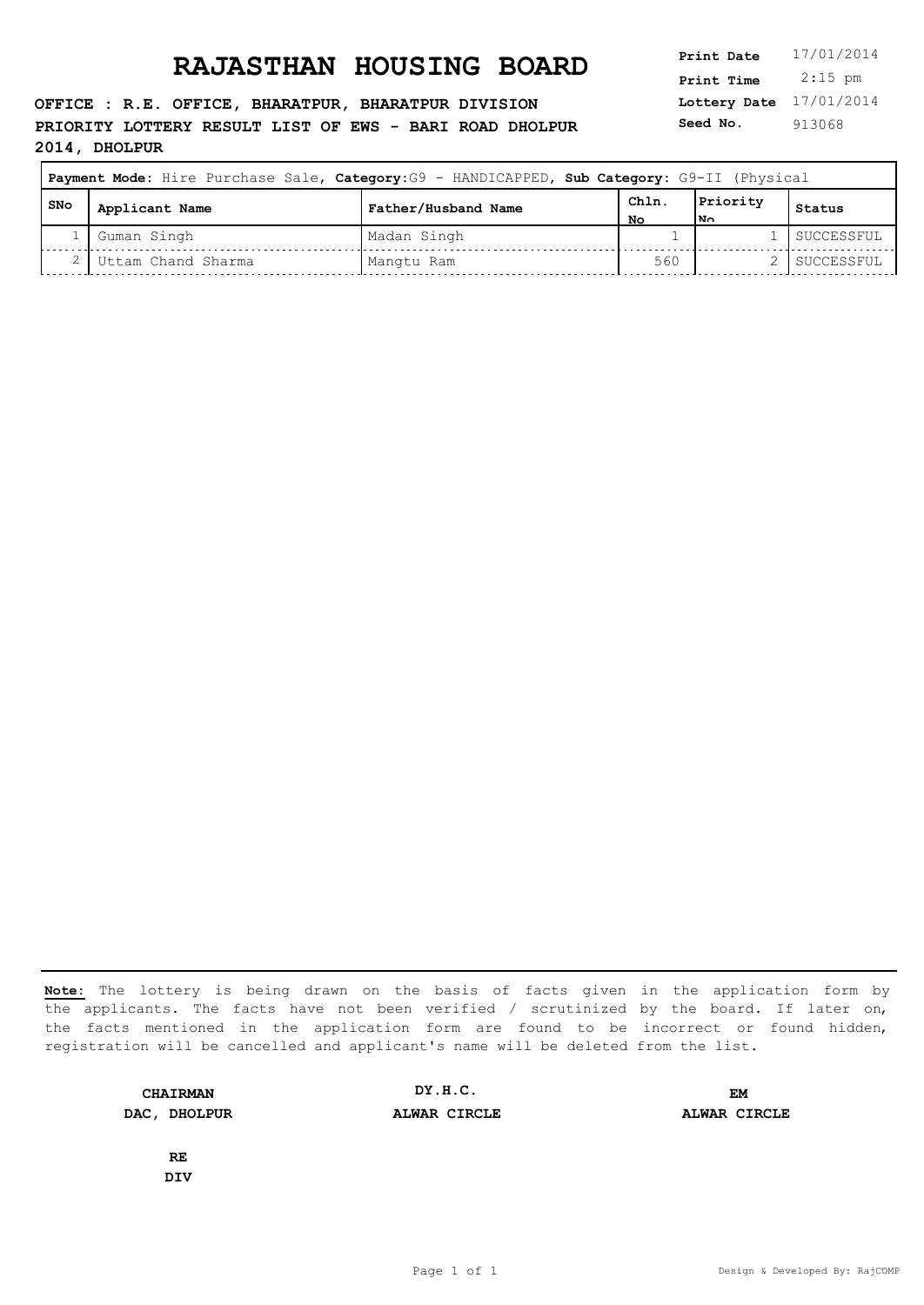**OFFICE : R.E. OFFICE, BHARATPUR, BHARATPUR DIVISION PRIORITY LOTTERY RESULT LIST OF EWS - BARI ROAD DHOLPUR 2014, DHOLPUR**

**Lottery Date** 17/01/2014 **Print Time** 2:15 pm **Seed No.** 913068

| Payment Mode: Out Right Sale, Category: G1 - SALARIED, Sub Category: G1-I Employee's of cen |                   |                     |            |                 |            |
|---------------------------------------------------------------------------------------------|-------------------|---------------------|------------|-----------------|------------|
| SNo                                                                                         | Applicant Name    | Father/Husband Name | Chln<br>NΟ | Priority<br>l۷o | Status     |
|                                                                                             | l Dhirendra Kumar | Ram Gopal Sharma    |            |                 | SUCCESSFUL |

**Note:** The lottery is being drawn on the basis of facts given in the application form by the applicants. The facts have not been verified / scrutinized by the board. If later on, the facts mentioned in the application form are found to be incorrect or found hidden, registration will be cancelled and applicant's name will be deleted from the list.

**CHAIRMAN DAC, DHOLPUR ALWAR CIRCLE ALWAR CIRCLE DY.H.C. EM**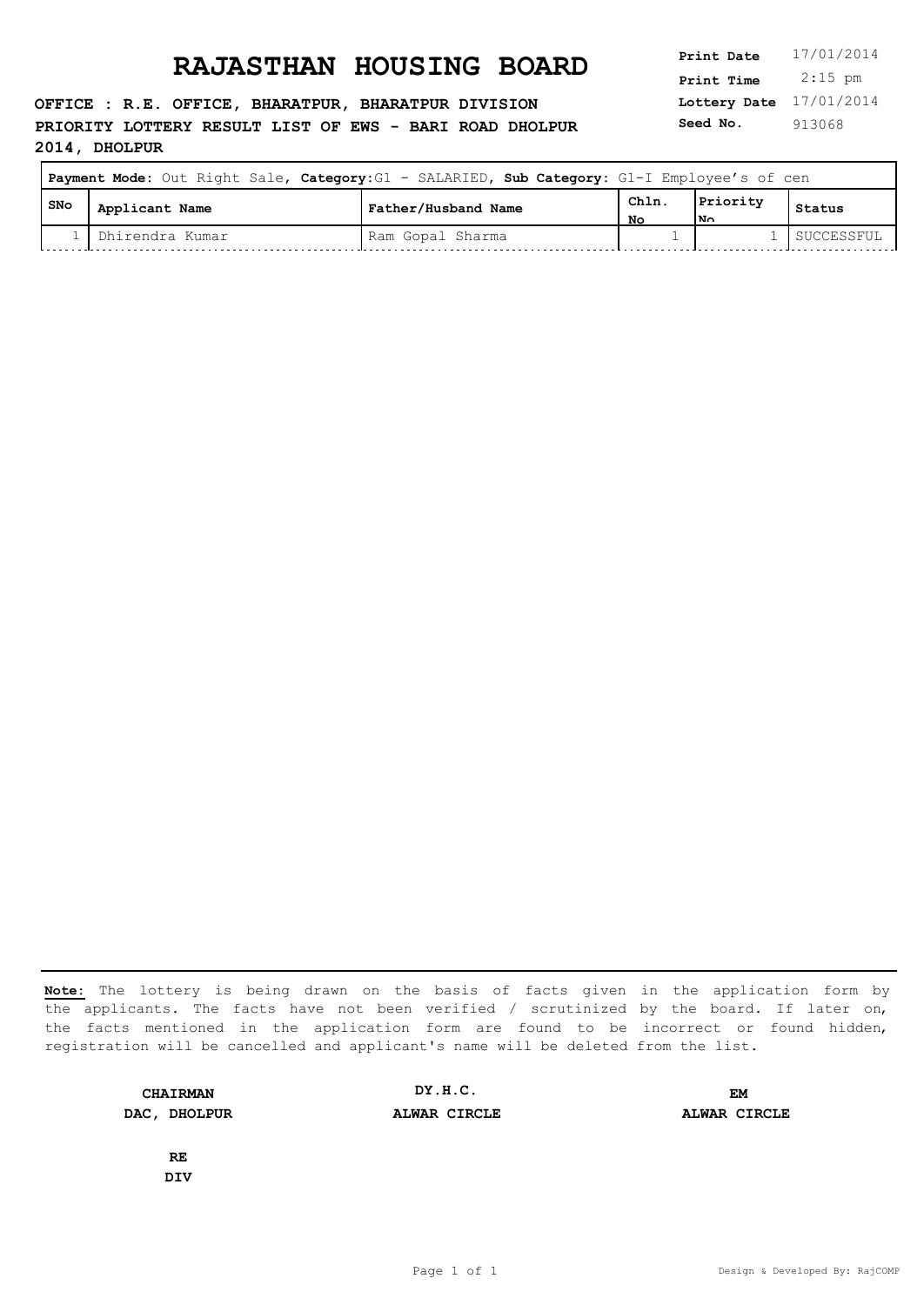**OFFICE : R.E. OFFICE, BHARATPUR, BHARATPUR DIVISION PRIORITY LOTTERY RESULT LIST OF EWS - BARI ROAD DHOLPUR 2014, DHOLPUR**

**Lottery Date** 17/01/2014 **Print Time** 2:15 pm **Seed No.** 913068

| Payment Mode: Out Right Sale, Category: G2 - NON SALARIED, Sub Category: G2-I Non Salaried |                     |                      |               |                  |            |  |
|--------------------------------------------------------------------------------------------|---------------------|----------------------|---------------|------------------|------------|--|
| SNo                                                                                        | Applicant Name      | Father/Husband Name  | Chln.<br>No.  | Priority<br>l No | Status     |  |
|                                                                                            | Indrajeet Sabharwal | Kundal Lal Sabharwal |               | 2                | SUCCESSFUL |  |
| 2                                                                                          | Jai Kumar           | Chela Ram            | $\mathcal{D}$ | 8                | SUCCESSFUL |  |
| 3                                                                                          | Amir Chand Taneja   | Udaybhan Taneja      |               |                  | SUCCESSFUL |  |
| 4                                                                                          | Nipun Dhingra       | Rakesh Dhingra       |               | 5                | SUCCESSFUL |  |
| 5                                                                                          | Sparsh Dua          | Subhash Chand Dua    | 5             | 4                | SUCCESSFUL |  |
| 6                                                                                          | Monika Arora        | Deepak Arora         | 6             | 6                | SUCCESSFUL |  |
|                                                                                            | Tarun Dua           | Subhash Chand Dua    |               |                  | SUCCESSFUL |  |
| 8                                                                                          | Upendra Singh       | Radheshyam Parmar    | 729           |                  | SUCCESSFUL |  |
|                                                                                            |                     |                      |               |                  |            |  |

**Note:** The lottery is being drawn on the basis of facts given in the application form by the applicants. The facts have not been verified / scrutinized by the board. If later on, the facts mentioned in the application form are found to be incorrect or found hidden, registration will be cancelled and applicant's name will be deleted from the list.

**CHAIRMAN DAC, DHOLPUR ALWAR CIRCLE ALWAR CIRCLE DY.H.C. EM**